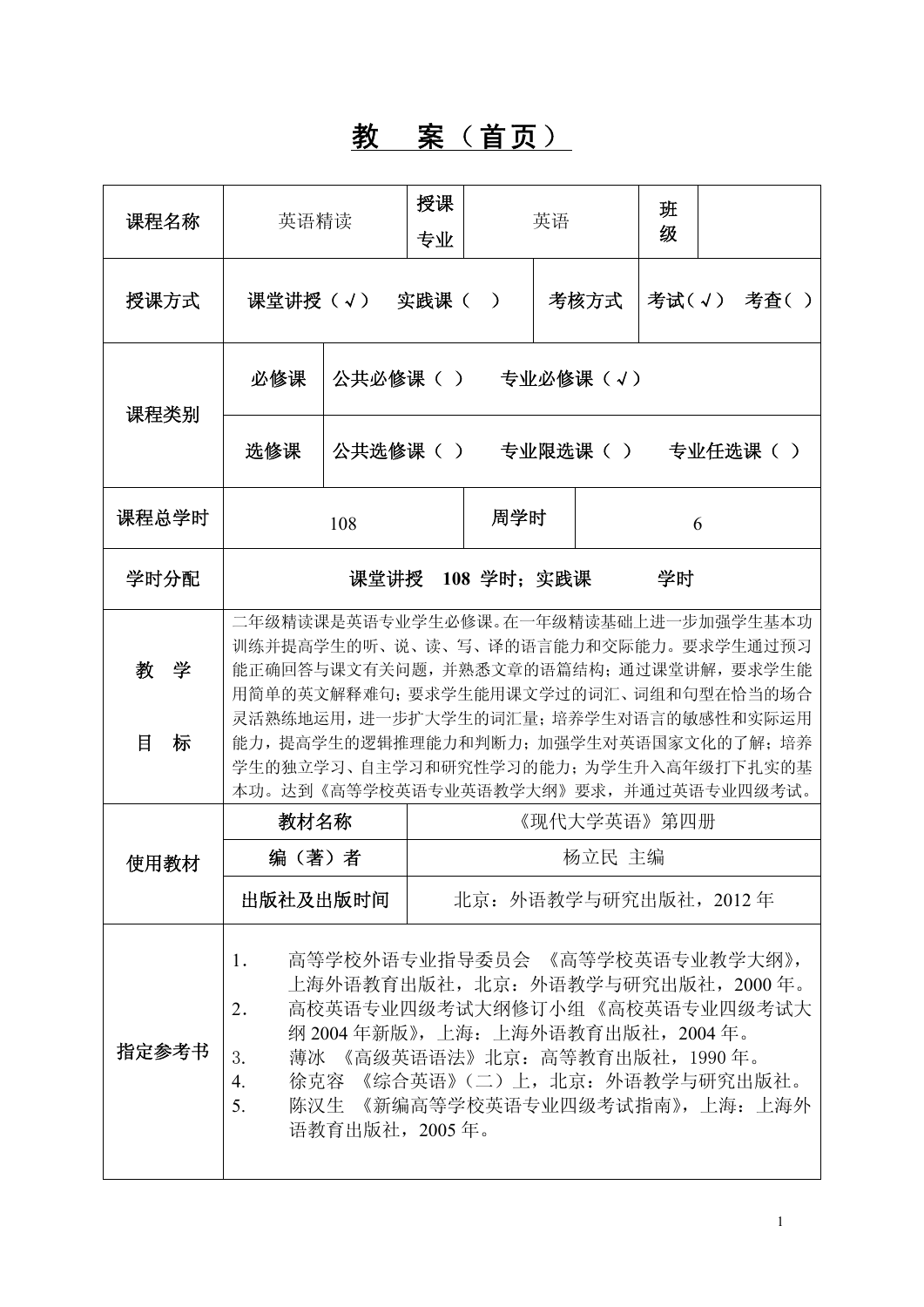# 教 案

| 周                  | 次                                                                    |                                                                                                                                                                                                                                                                                                                                                                                                                                                        |  | 授课时间 |  |  |  |
|--------------------|----------------------------------------------------------------------|--------------------------------------------------------------------------------------------------------------------------------------------------------------------------------------------------------------------------------------------------------------------------------------------------------------------------------------------------------------------------------------------------------------------------------------------------------|--|------|--|--|--|
|                    | 授课章节<br><b>Lesson 11</b>                                             |                                                                                                                                                                                                                                                                                                                                                                                                                                                        |  |      |  |  |  |
| 本(章)节              | 授课方式                                                                 | 课堂讲授(√) 实践课(<br>教学时数<br>$\rightarrow$                                                                                                                                                                                                                                                                                                                                                                                                                  |  |      |  |  |  |
| 授<br>课<br>要<br>点   | 本<br>(章)<br>节<br>教<br>学<br>目<br>标<br>教<br>学<br>重<br>点<br>和<br>难<br>点 | Learn about "soldier's heart"<br>Think about the impact of war on soldiers and humans<br>Discuss whether "war is a permanent human condition"<br>Learn to use the new words and expressions<br>Learn to use different figures of speech<br>Learn to recognize parenthetical elements in a sentence<br>Think about the impact of war on soldiers and humans<br>Learn about "soldier's heart"<br>Learn to recognize parenthetical elements in a sentence |  |      |  |  |  |
| 思考题<br>或<br>作<br>业 |                                                                      | Translate the sentences on page 294<br>Discuss whether "war is a permanent human condition"<br>What must be done if human beings wish to reject war<br>as a solution to disputes once and for all?                                                                                                                                                                                                                                                     |  |      |  |  |  |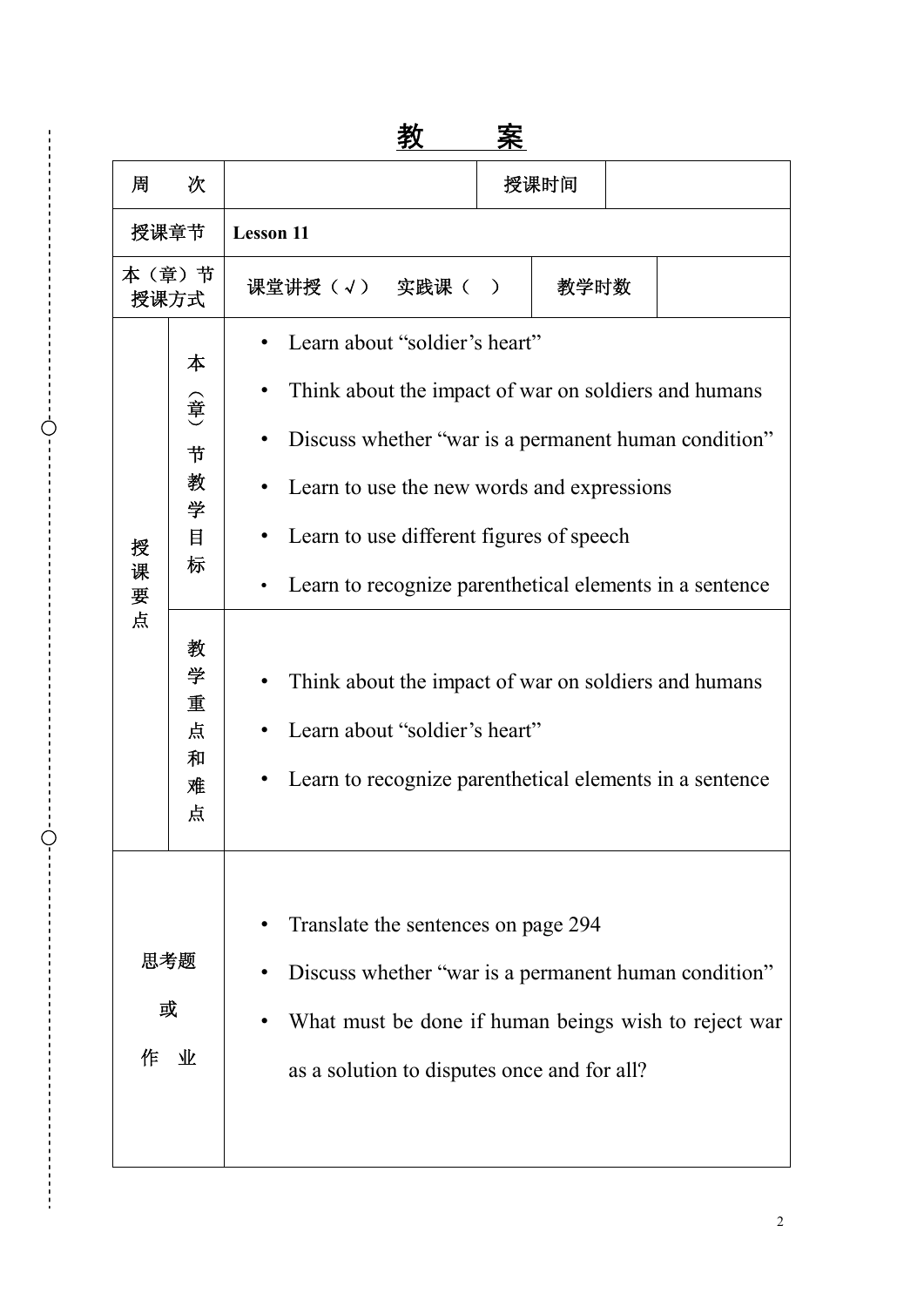# 教学内容与组织安排

## **EXPECTATIONS**

- Learn about "soldier's heart"
- Think about the impact of war on soldiers and humans
- Discuss whether "war is a permanent human condition"
- Learn to use the new words and expressions
- Learn to use different figures of speech
- Learn to recognize parenthetical elements in a sentence

## **STRATEGIES AND ACTIVITIES**

## **HOME-WORK**

- Translate the sentences on page 294
- Discuss whether "war is a permanent human condition"

## **TIME ALLOTMENT**

| Words analysis                    | 90 mins |
|-----------------------------------|---------|
| Background and warm-up activities | 45mins  |
| Detailed text analysis            | 225mins |
| Exercises                         | 135mins |
| Unit test                         | 45mins  |

## **Teaching process**

Word analysis: (90mins)

- 1. ammunition
- n. [U] any means, material, or weapons used in a military conflict

Examples:

Soldiers had to meet the attack with very little ammunition in the battle.

The mistakes of the president provided very good ammunition for his rivals.

2. casualty

n. the loss in numbers in action against the enemy through injury, death or other causes Examples:

Heavy casualties were reported in the highway car accident.

The house was the first casualty of the forest fire.

3. console

v. to cheer in time of grief, defeat, or trouble; to comfort

console sb. for/on sth.

## Examples:

Peter consoled himself with the thought that it might have been worse.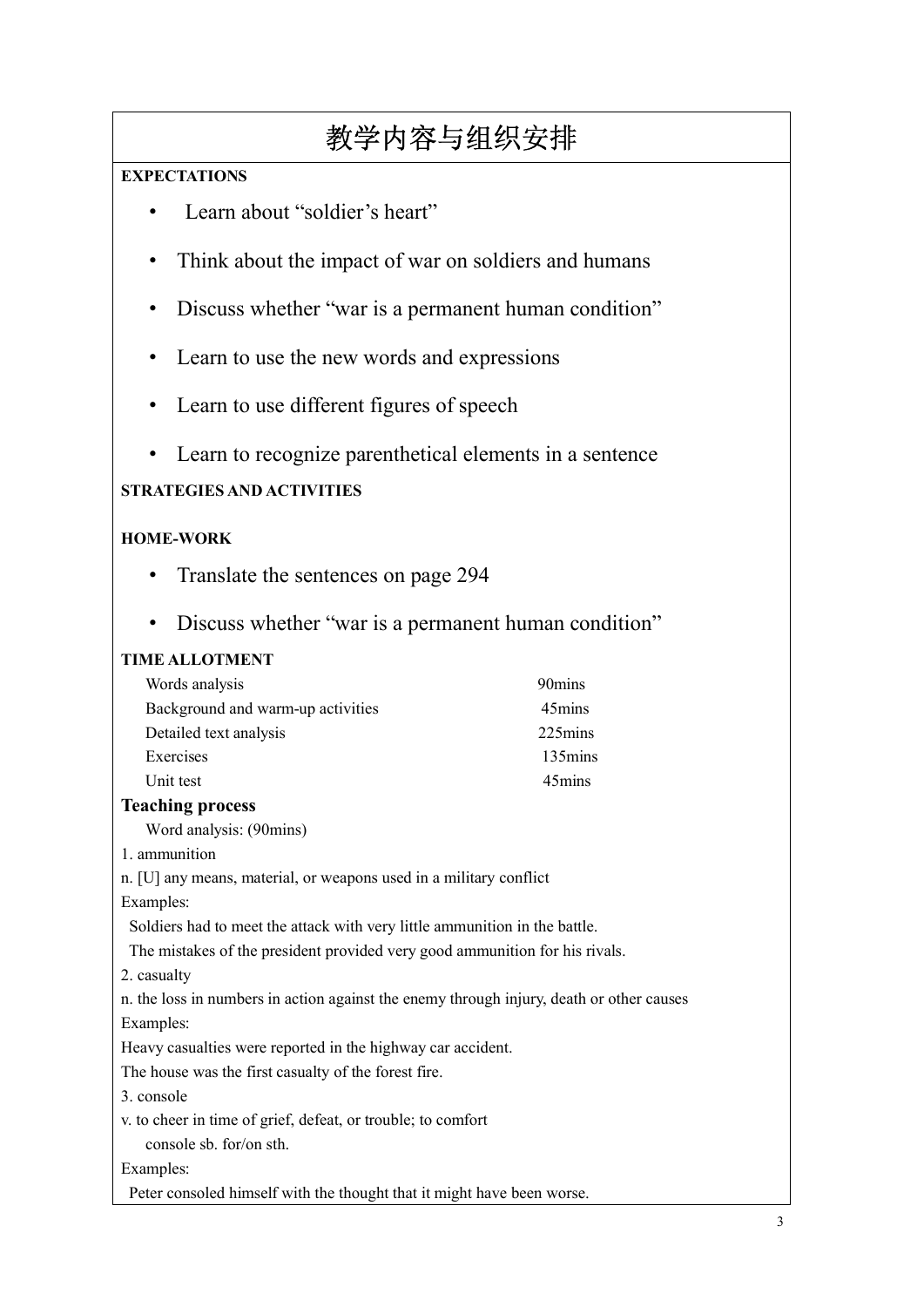| Nothing could console her when her boyfriend left her.                             |
|------------------------------------------------------------------------------------|
| 4. controversy                                                                     |
| controversial adj. controversialist<br>controvertible adj.<br>controvert v.<br>n.  |
| n. dispute (usually lengthy and public)                                            |
| controversy about/over sth.                                                        |
| Examples:                                                                          |
| The author's new novel aroused a lot of controversy.                               |
| The point in controversy is not whether we should do it, but whether we can do it. |
| 5. convulse                                                                        |
| v. to have irregular involuntary muscular contractions                             |
| Examples:                                                                          |
| The American people cannot forget that the Civil War once convulsed the nation.    |
| His face convulsed with laughter.                                                  |
| 6. irremediable                                                                    |
| adj. impossible to remedy, correct or repair                                       |
| Examples:                                                                          |
| irremediable errors in judgment                                                    |
| an irremediable loss                                                               |
| an irremediable mistake                                                            |
| ad.                                                                                |
| irremediably                                                                       |
| 7. sanity                                                                          |
| Antonym: insanity                                                                  |
| n. [U] the condition of having sound mental health                                 |
| Examples:                                                                          |
| She questioned Jane's sanity.                                                      |
| We should try to bring some sanity into this difficult situation.                  |
| 8. sly                                                                             |
| adj. a. acting or done in a secret, often cunning way<br>狡猾的                       |
| b. suggesting that one knows 会心/意的                                                 |
| Examples:                                                                          |
| It was sly of you not to tell me that you've been married.                         |
| He cast a sly glance at his brother when Jimmy came in.                            |
| 9. sordid                                                                          |
| adj. a. dirty; filthy                                                              |
| b. morally degraded                                                                |
| sordid shantytowns<br>a                                                            |
| living in sordid poverty<br>b                                                      |
| a sordid affair<br>b                                                               |
| sordid motives<br>a                                                                |
| 破烂的棚户区                                                                             |
| 过着潦倒的生活                                                                            |
| 肮脏的勾当                                                                              |
| 卑鄙的动机                                                                              |
| 10. symptom                                                                        |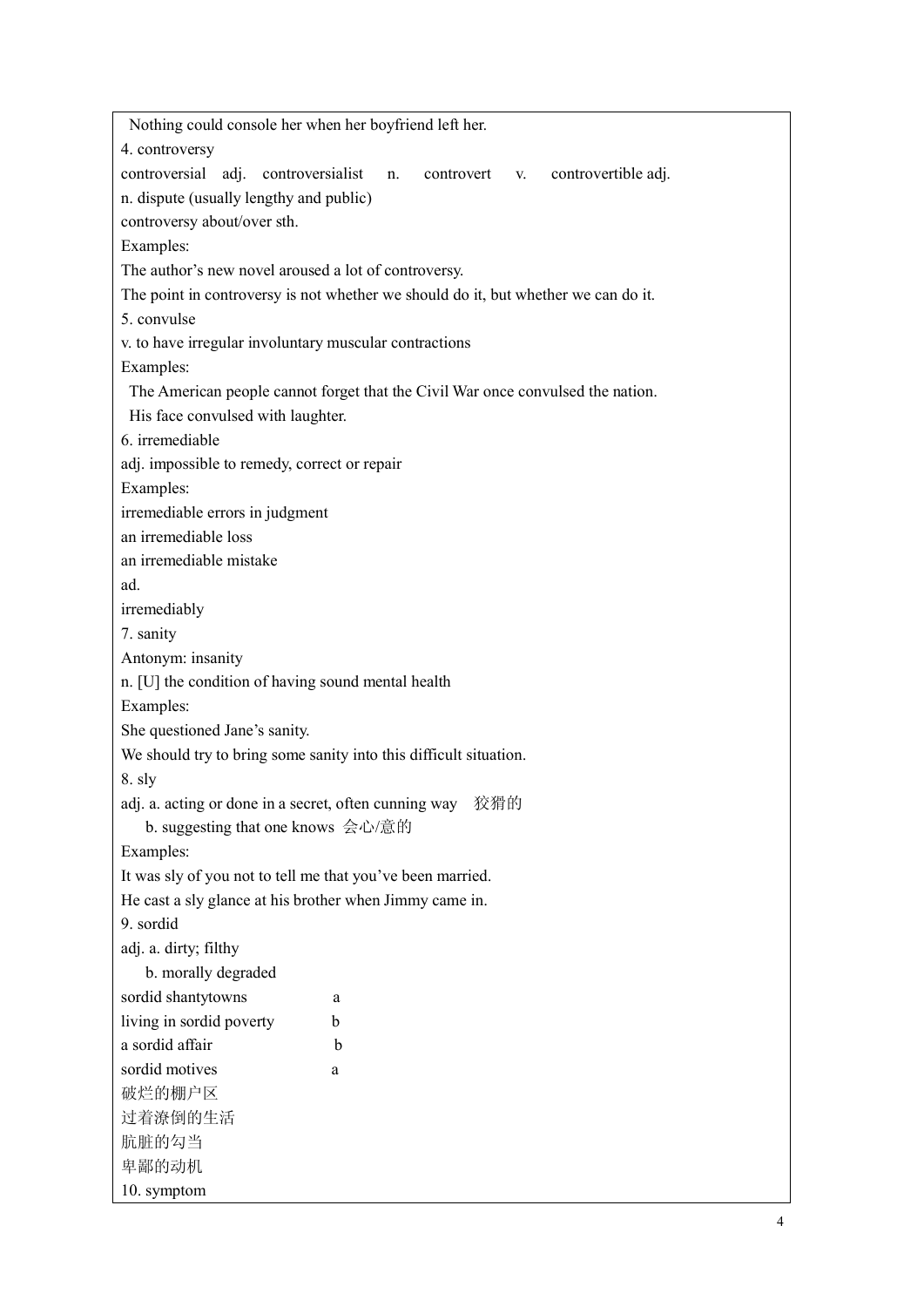n. a. any departure from your normal function, sensation, or appearance that usually indicates a disease b. sign of the existence of sth. bad Examples: He does not have the symptom of tuberculosis. The demonstrations in the world are the symptom of discontent toward Japan among people. 11. terminate v. to bring to an end termination n. 终止;结束;终端 terminator n. 终结者 terminative adj. 结尾的;结束的 terminal n. 终点站, 总站; 终端 adj. 终点的, 末端的 terminable adj. 有期限的,可终止的 terminability n. 可终止性 12. traumatic n. trauma adj. a. related to an emotional shock that creates substantial and lasting damage to the psychological development of the individual, usually leading to neurosis b. distressing or unpleasant Examples: The effect of the accident on her was traumatic. His journey home after the war was very traumatic. 13. waggle v. to move (an attached part) with short and quick motions Examples: Can you waggle your ears? The man waggled in a very strange way when he walked. 教 学 后 记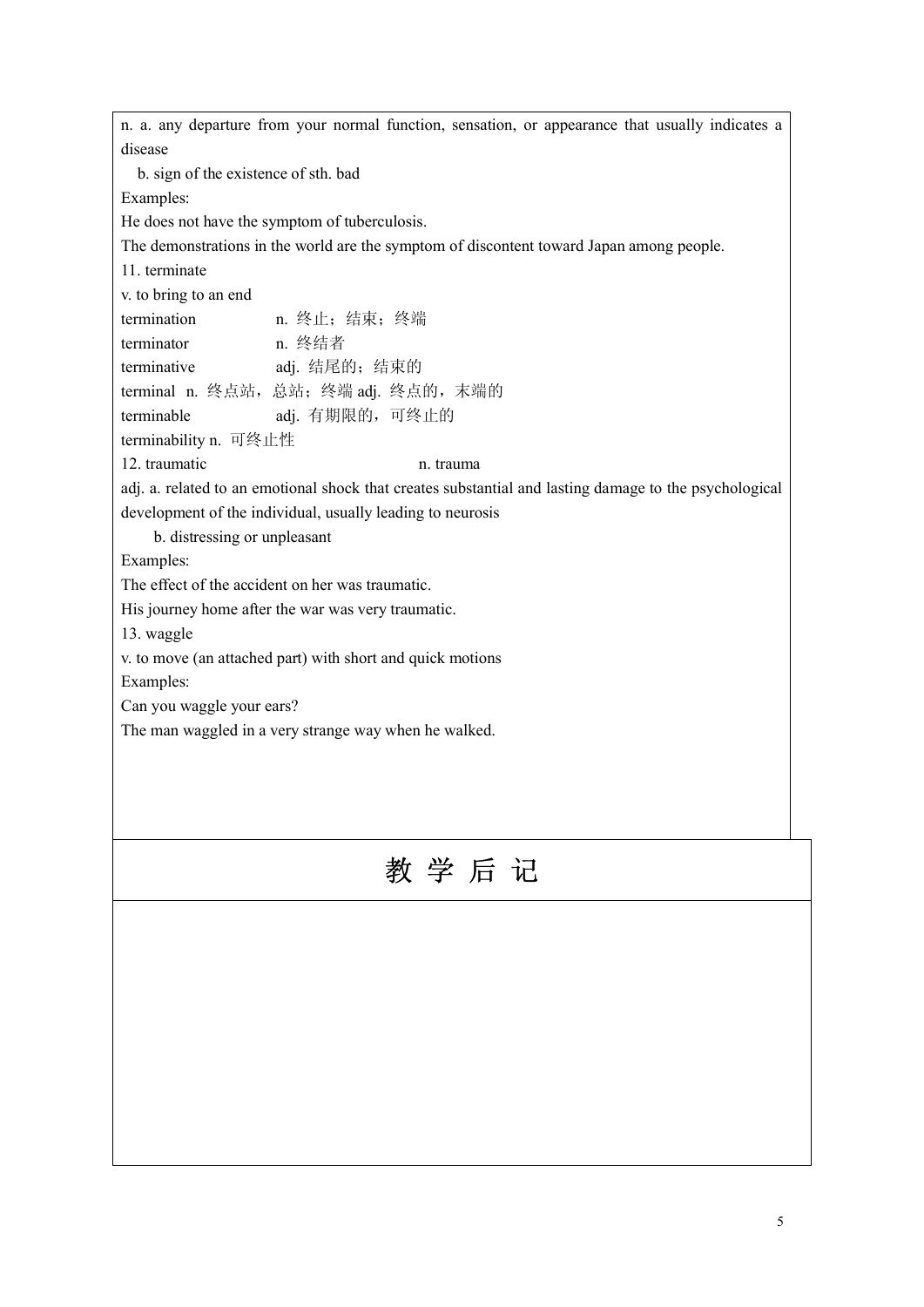## 教学内容与组织安排

#### **Teaching process:**

#### Background Information

Louis Simpson (1923—) was born in Jamaica, West Indies. He emigrated to the United States when he was 17 and went to study at Columbia University in New York City. He served in the Second World War on active duty in France, Holland, Belgium and Germany. When the war was over, he returned to Columbia University to finish his studies. Later he became a teacher at that school and then at the University of California, Berkeley, and the State University of New York. He has published 17 books of poetry and is widely acclaimed as a literary critic.

#### **Listening: Anti-war Films**

Anti-War Films often the horror and heartbreak of war, letting the actual combat fighting or conflict (against nations or humankind) provide the \_\_\_\_\_\_\_\_plot or background for the action of the film.

Anti-War films can make statements— unpopular wars (such as the Vietnam War and the Iraq War), have critical films about the conflict, such as Michael Moore's

Themes explored in war films include combat, the state of gallant sacrifice and struggle, studies of the futility and inhumanity of battle, the effects of war on society, and the moral and human issues.

Some war films do balance the soul-searching, tragic consequences and inner of combatants or characters with action-packed, dramatic spectacles, \_\_\_\_\_\_\_\_\_\_\_\_\_\_ illustrating the excitement and  $\qquad$  of warfare. And some 'war' films concentrate on the homefront rather than on the conflict at the military war-front. But many of them provide criticism of senseless warfare.

## **Warm-up question:**

What did you anticipate about the content when you first saw the title?

Soldiers' determination and will-power?

Solders' patriotism and sense of responsibility?

Soldiers' sympathy for their fellow human beings?

What did it turn out to be?

a description of the physical and psychological scars that WWII left him with

What's the meaning of the title?

post traumatic stress disorder

## **Text theme**

The author tells people why he keeps writing about his war experiences and his life after the war. Wars

should be remembered because the people who have so bravely borne the hardships, sufferings and

sacrifices of war should be remembered. These common people are people who deserve respect and

admiration.

## **Text structure**

Part!1--3 The author's description of his war memories in France in the summer of 1944. Part !!4—24 The soldier's experiences after the war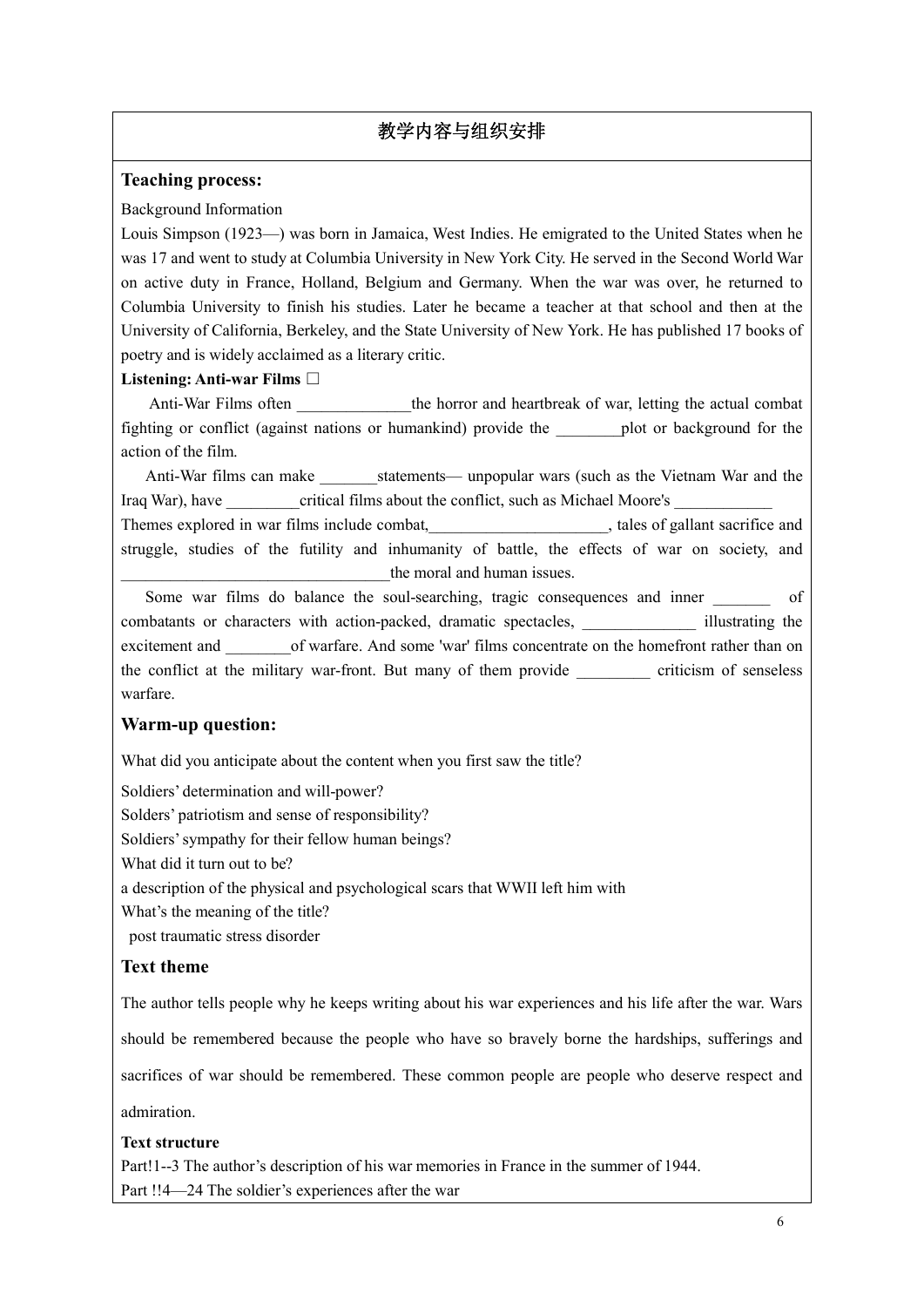A. His dim memories of university days after the war (4-5)

- B. His hospitalization (6-11)
- 1. His illness: combat fatigue (6-7)
- 2. Hospital medical staff and guards (8-9)
- 3. His treatment (10)
- 4. One of his symptoms: hearing voices (11)
- C. His experiences after hospitalization (12-19)
- 1. aftereffects of his war experiences (12-13)
- 2. His rejection by the university (14)
- 3. His return to university after trying a few jobs (15-16)
- 4. His recurrent dreams about his war experiences (17-19)
- D. His purpose of writing about his experiences (20-24)
- 1. His fear that people will forget about those who died(20-23)
- 2. His hope that his experiences will help people face wars in the future(24)
- Part!!! Conclusion: the war and its aftermath on the soldier(25-27)
- A. Respect and affection for ordinary people (25)
- B. Inspiration for writing (26-27)

#### **Text analysis**

Why do you think the author uses the present tense in the narration of the first three paragraphs? Is there any clue to what the author did in the summer of 1944?

If the sounds continue, the men will be seen scraping the surface of the earth with shovels and burying themselves in it until, like a species of animal, they vanish from sight. (Para. 1)

removing sth. from a surface

to disappear suddenly

Paraphrase: Obviously the soldiers are being bombarded. If the sound of planes does not stop, that is, if the planes do not drop their bombs, the men will be seen digging it until they disappear into the foxholes.

… they were spared a long engagement. (Para. 7)

#### **to be spared sth.:**

to be allowed not to experience sth. difficult or unpleasant

More examples

He was happy that he was spared the shame of having to appear in court.

I think she should be spared the pain of seeing her son's torn body.

#### **engagement:**

Although it was a short engagement, we destroyed a whole enemy division.

They tried in vain to engage our troops in a decisive battle.

Sentence Paraphrase: (technical) a battle between two armies or navies… they were lucky that they did not have to fight a long war. (The Gulf War started in January 1991 and ended in February the same year.)

I would tremble and sweat and, on occasion, pass out. (Para. 7)

sometimes, but not very often

to faint; to lose consciousness

These are some of the symptoms of the illness referred to as "soldier's heart".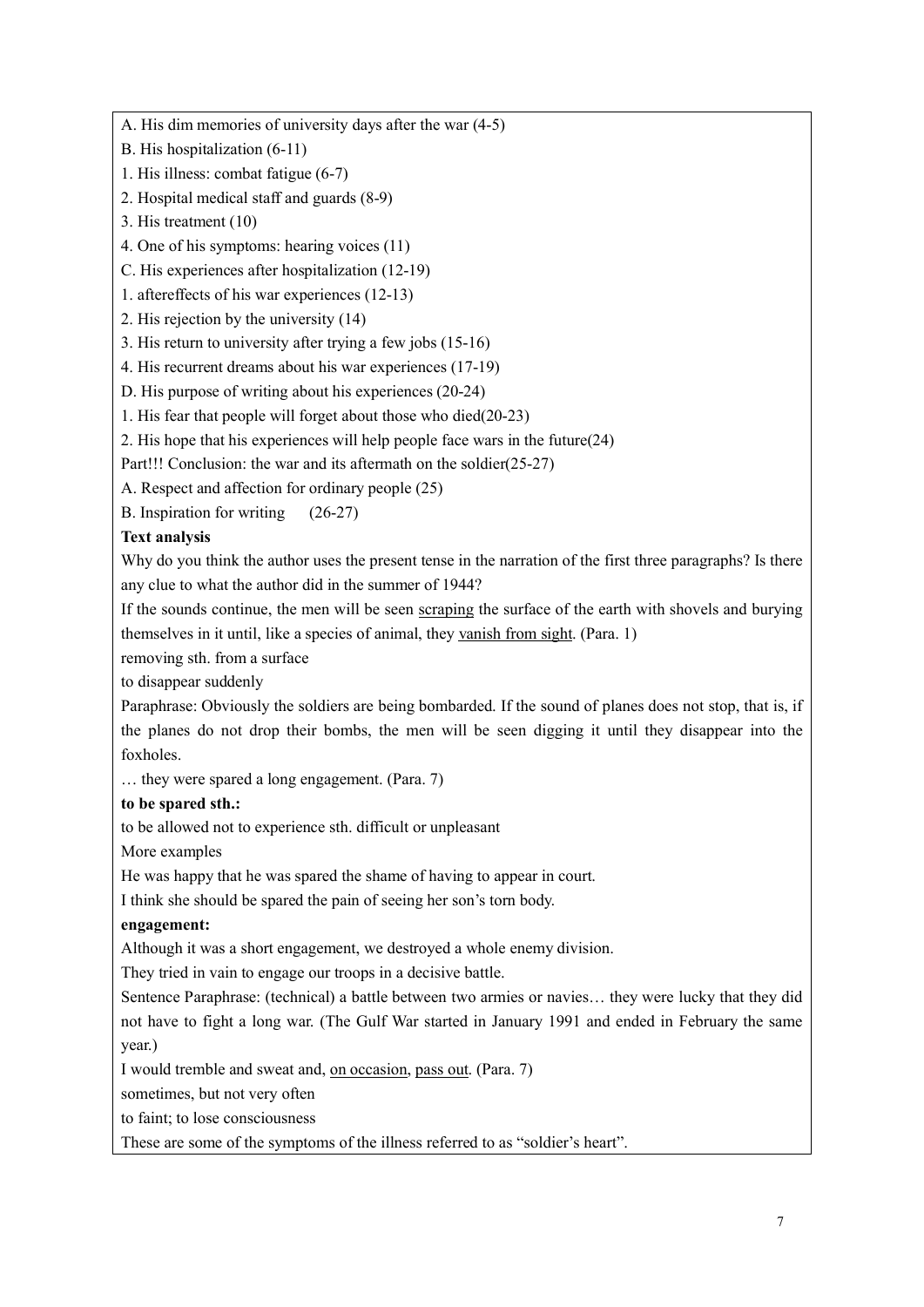# 教 学 后 记

## 教学内容与组织安排

Once he waggled the stump under my face with a sly smile. (Para. 9)

to move sth. from side to side with short quick movements

the short part of one's arm, leg, or finger that remains after the rest of it is cut off

Once he waved what remained of his trigger finger under my nose with a smile that showed he was hiding something from other people.

This, he gave me to understand, was why he had been excused from military service. (Para. 9)

(fml.) to make sb. believe that sth. will happen or is true

More examples

to free sb. from sth.

1. The doctor gave me to understand that my father's days were numbered.

2. I was given to understand that the terms were negotiable.

Sentence Paraphrase: He made me believe that this (the cutting off of his trigger finger) was the reason why he was able to escape being drafted into the army.

I watched as the current passed through and the body convulsed. (Para. 10)

a flow of electricity through a wire or circuit; a steady and continuous flowing movement of the water in a river, lake, or sea

to shake violently and in an uncontrollable way

I watched when the flow of electricity ran through the body and the body shook violently.

Speaking only for myself, I think they brought me out of the **fog** in which I has been walking. (Para.10) to express the thoughts, opinions, etc.

More examples

1. What others think I do not know, I can only speak for myself.

2. I believe I'm speaking for many others present at this meeting when I say that we will never forget the things you have done for us in the past two years.

metaphor: a state of mental confusion or unawareness

Sentence Paraphrase: As far as I'm concerned, I think the shock treatment was effective and it helped me to regain my senses and become normal.

I believe with Shakespeare that there are more things in heaven and earth than are dreamed of in the philosophy of those who serve the world, and who administer its institutions, and grow rich. (Para. 11) I agree with what Shakespeare says, i.e. there are more important things in heaven and in the world,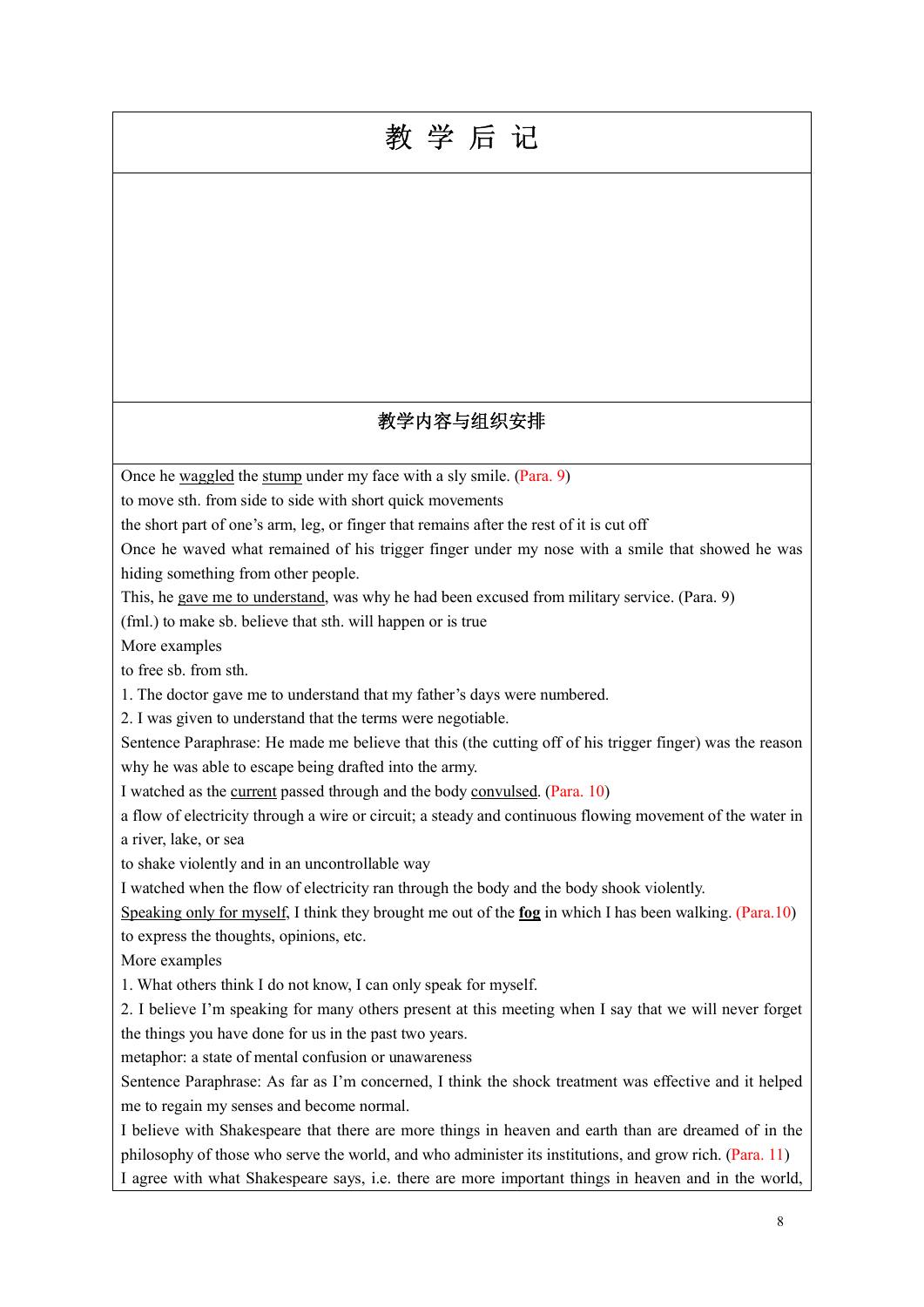things that are missing in the philosophy of the rich and powerful, things that these people have never dreamed of..

I didn't have the fascination with gossip that a reporter needs to have... (Para. 15)

great interest; obsession

trivial and idle talk or writing

I didn't have any interest in gossip. Therefore the job of a reporter did not suit me. The author obviously did not have much respect for reporters, who, in his opinion, are only good at gossip about politicians' scandals and nations' quarrels.



## 教学内容与组织安排

#### **Para. 16**

slip: to move smoothly, secretly, or unnoticed, eg:

He slipped out before the lecture was over.

She slipped away without being seen.

**to be particular about:** to pay too much attention to or to be too concerned with

My wife is very particular about her shoes. She doesn't rust my taste.

I'm not very particular about food. I have no special preference.

#### **Para. 18-19**

**range:** the distance over which a particular weapon can hit the target, eg:

This is a long-range missile.

Hold your fire until the enemy soldiers are within range.

**at close range:** at a short distance; very near

**Paraphrase:** 

**"What have we to complain of who have only known 'solder's heart?'"**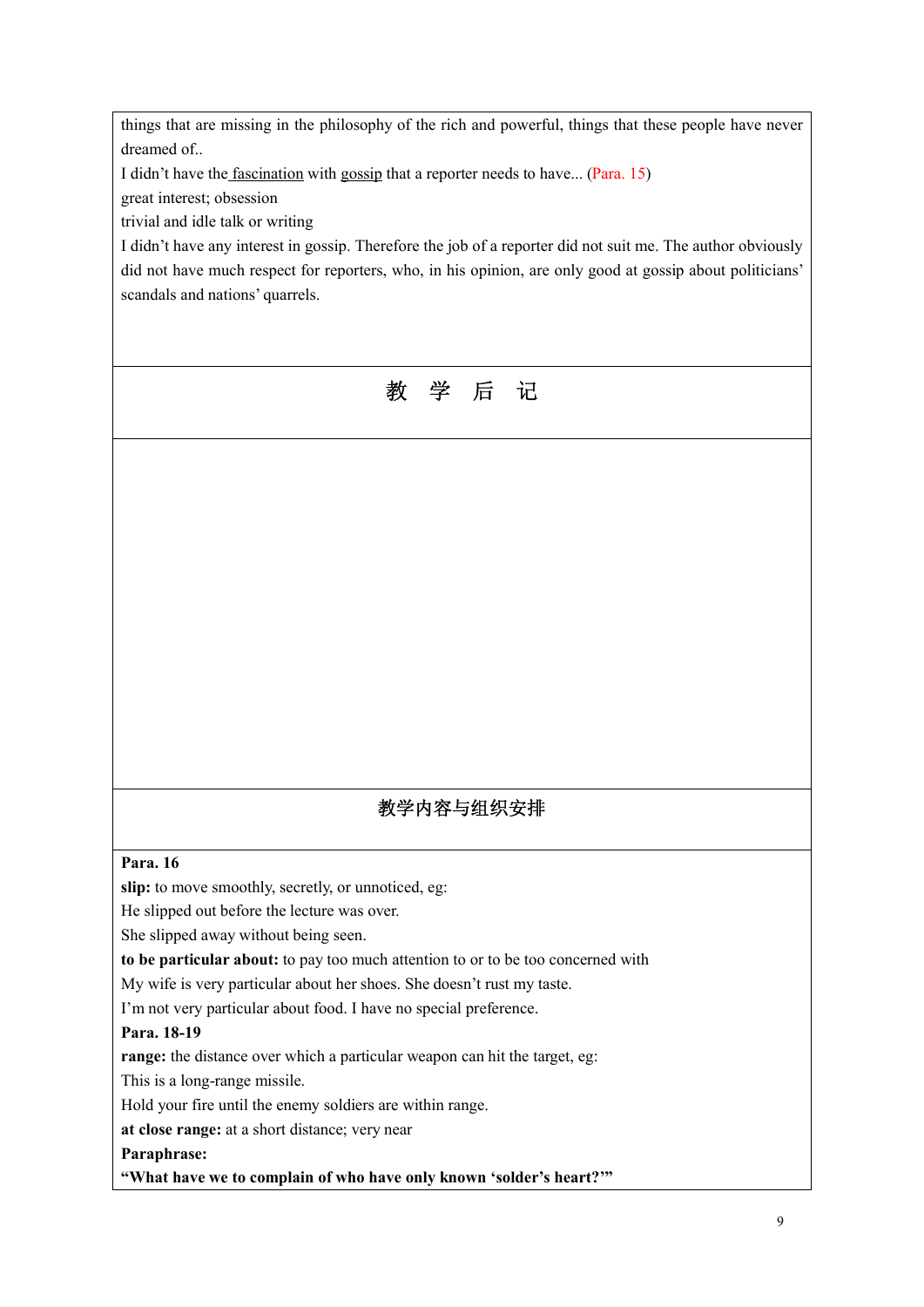Compared with those who died or were seriously maimed in the war, we, who only suffered a "soldier's heart" really have no right to complain.

What have we to complain of who have only known "soldier's heart"? (Para. 21)

Compare with those who died or were seriously maimed in the war, we, who only suffered a "soldier's heart" really have no right to complain.

Relative clause. It is separated from its antecedent we and placed at the end to avoid top-heaviness.

It was hell on earth, but the men who went through it consoled themselves with a thought… (Para. 21)

Although the situation was extremely unpleasant and hard to bear, the men who were suffering it tried to make themselves feel better with the thought...

#### **Para. 22**

**to be pale in comparison:** to seem small or unimportant compared to sb./sth. else

**hollow:** without substance or character; empty, shallow, and superficial

#### **Paraphrase:**

#### **"The men and women I worked… filled with words. "**

Compared to the people with whom I fought side by side during the war, the people I worked with in universities were pale and unreal. They talked a lot, but their words were empty and meaningless because they had not experienced real life.

#### **Para. 23**

**breed:** a particular kind of people or things

#### **What is the author's opinion about structuralism, post structuralism and deconstructionism?**

The author clearly opposes the principles and methods of structuralism, post structuralism and deconstructionism, which were challenging the traditional approaches in linguistics, literature, psychology and anthropology in the 1960s.

#### **Para. 25**

**as if:** used to say that sth. is definitely no true, eg:

Let him go, as if I care!

Don't listen to him, as if he knew everything!

**stunning:** strikingly attractive

**specimen:** an individual representative of a type or class; an example; a sample

**at a good pace:** at a satisfactory speed quite quickly

**Paraphrase:** 

#### **"As if any life were common!"**

It is ridiculous to think that any life is common.

#### **"And they weren't stunning physical … at a good pace."**

And they were not astonishingly strong or attractive either, although they could carry heavy things for mile at a pretty fast speed.

Even at the university there were very few who felt about things as I did. (Para. 26)

One would expect professors and students in universities to share my feelings. But I find that there are few people even in universities who feel about things as I do.

#### **Para. 27**

**to hold sth/sb in contempt:** to feel contempt for sb/sth; to despise

**to be deaf to**: to be unwilling to hear or listen, eg:

He was deaf to all advice.

They were deaf to people's complaints.

**Paraphrase:**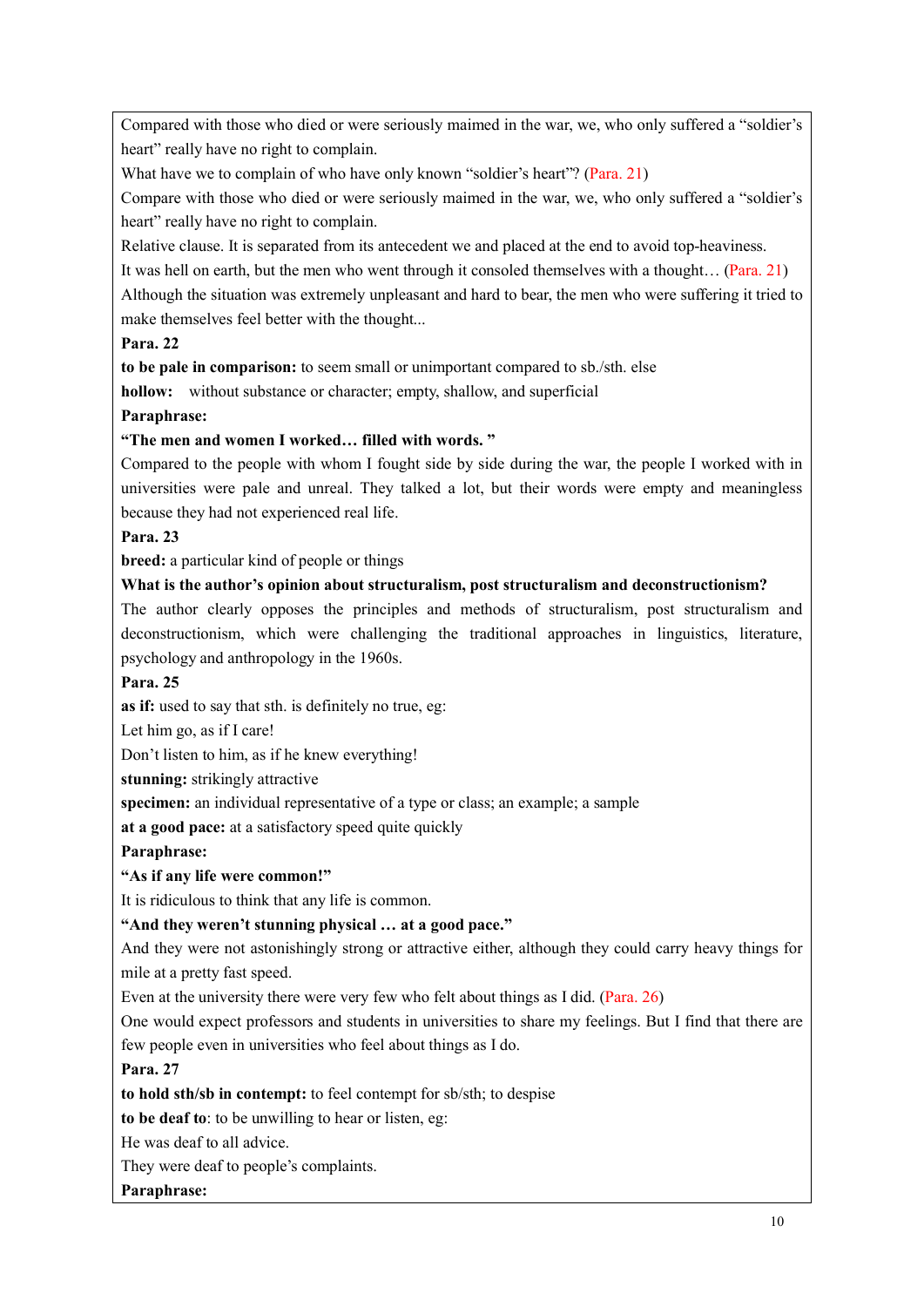| "What is the only thing  met with indifference?"                                                        |  |  |  |
|---------------------------------------------------------------------------------------------------------|--|--|--|
| What if people should show contempt for my writing $-$ the only thing I can do $-$ or should simply pay |  |  |  |
| no attention?                                                                                           |  |  |  |
| "They were dear to the music."                                                                          |  |  |  |
| My war experience gave me poetry and music. I would never get tired of writing about it. But they just  |  |  |  |
| didn't care to know what happened in the war.                                                           |  |  |  |
|                                                                                                         |  |  |  |
|                                                                                                         |  |  |  |
|                                                                                                         |  |  |  |
|                                                                                                         |  |  |  |
| 教学后记                                                                                                    |  |  |  |
|                                                                                                         |  |  |  |
|                                                                                                         |  |  |  |
|                                                                                                         |  |  |  |
|                                                                                                         |  |  |  |
|                                                                                                         |  |  |  |
|                                                                                                         |  |  |  |
|                                                                                                         |  |  |  |
|                                                                                                         |  |  |  |
|                                                                                                         |  |  |  |
|                                                                                                         |  |  |  |
| 教学内容与组织安排                                                                                               |  |  |  |
|                                                                                                         |  |  |  |
|                                                                                                         |  |  |  |
| 课后作业讲解。                                                                                                 |  |  |  |
|                                                                                                         |  |  |  |
|                                                                                                         |  |  |  |
|                                                                                                         |  |  |  |
|                                                                                                         |  |  |  |
|                                                                                                         |  |  |  |
|                                                                                                         |  |  |  |
|                                                                                                         |  |  |  |
|                                                                                                         |  |  |  |
|                                                                                                         |  |  |  |
|                                                                                                         |  |  |  |
|                                                                                                         |  |  |  |
|                                                                                                         |  |  |  |
|                                                                                                         |  |  |  |
| 教学后记                                                                                                    |  |  |  |
|                                                                                                         |  |  |  |